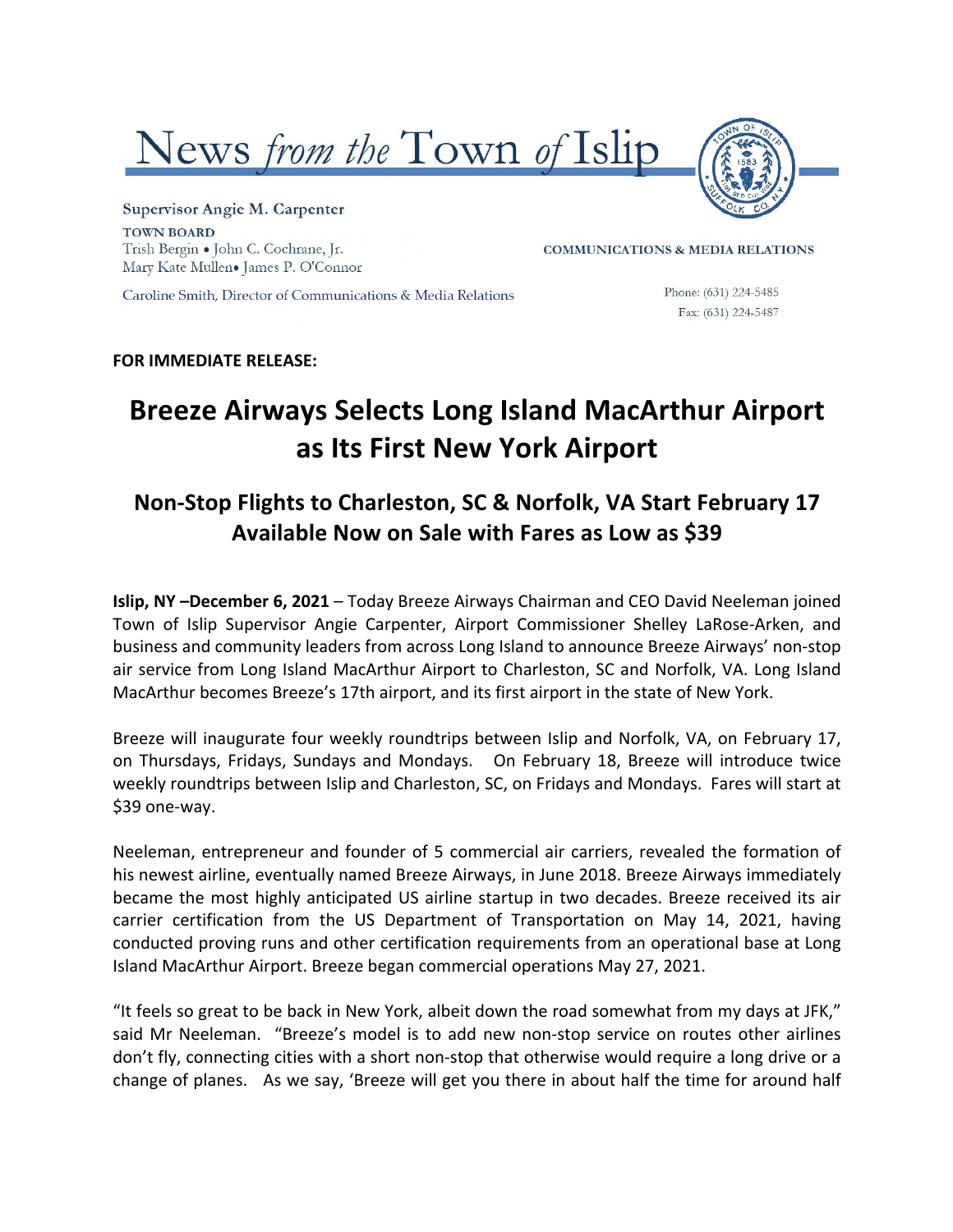the price'. We see a lot of opportunity at Long Island MacArthur and I look forward to adding more routes."

"Breeze Airways holds a special place in our hearts," said Islip Town Supervisor Angie Carpenter. "We've been watching Breeze carefully since David Neeleman first visualized the carrier. We had the opportunity to show Breeze Long Island hospitality during the US Department of Transportation air carrier certification process. We believe our professionalism, perseverance, and community support helped showcase our area, bringing this exciting new service to fruition," added Supervisor Carpenter.

"David Neeleman's mission to bring together a nice group of people to run a seriously nice airline with great service, innovation, and low fares won our hearts from the start," said Commissioner LaRose-Arken. "We are a different kind of airport located in the largest metro market in the country. Breeze offers a unique opportunity to disrupt the marketplace with its competitive fares, and reshape air travel for Long Island and New York with its fast, affordable, point-to-point service," she added.

Breeze will fly 108-seat Embraer 190 aircraft.

"Long Island MacArthur Airport is taking off: On the heels of passage of the bipartisan infrastructure package  $-$  in which I secured over \$21.5 million for the airport  $-$  there will now be a new carrier with nonstop flights to new destinations, increasing travel options for Long Islanders. I applaud Supervisor Angie Carpenter, Airport Commissioner Shelley LaRose-Arken and her team, County Executive Steve Bellone, Breeze Airways, and my friend David Neeleman, for their work and commitment to bringing new service to and from MacArthur. This is a great development for Islip, Suffolk County, and all of Long Island. - Senator Chuck Schumer 

"We are thrilled to welcome Breeze Airways to Long Island," said Suffolk County Executive Steve Bellone. "MacArthur Airport has long been an engine of economic growth in our County, and this new partnership will further drive opportunities for residents and strengthen the region. It is a testament to the renowned service and professionalism of MacArthur Airport that David Neeleman chose Long Island for his new airline's first New York State airport." Bellone added. "We are proud to welcome him home."

"The return of David Neeleman to New York aviation is a pivotal point for Long Island MacArthur Airport and the region," said Kevin Law, NYS Economic Development LI Region cochair. "Breeze Airways will bring affordable travel to untapped leisure markets in a major metropolitan area. We are grateful to Islip Town Supervisor Angie Carpenter and Airport Commissioner Shelley LaRose-Arken for having the vision and fortitude to bring sought-after airlines to Long Island MacArthur Airport," said Law.

"Long Island MacArthur Airport and HIA-LI partnered to highlight air travel opportunities for a next generation air carrier to capitalize and demonstrate how the marketplace could be a huge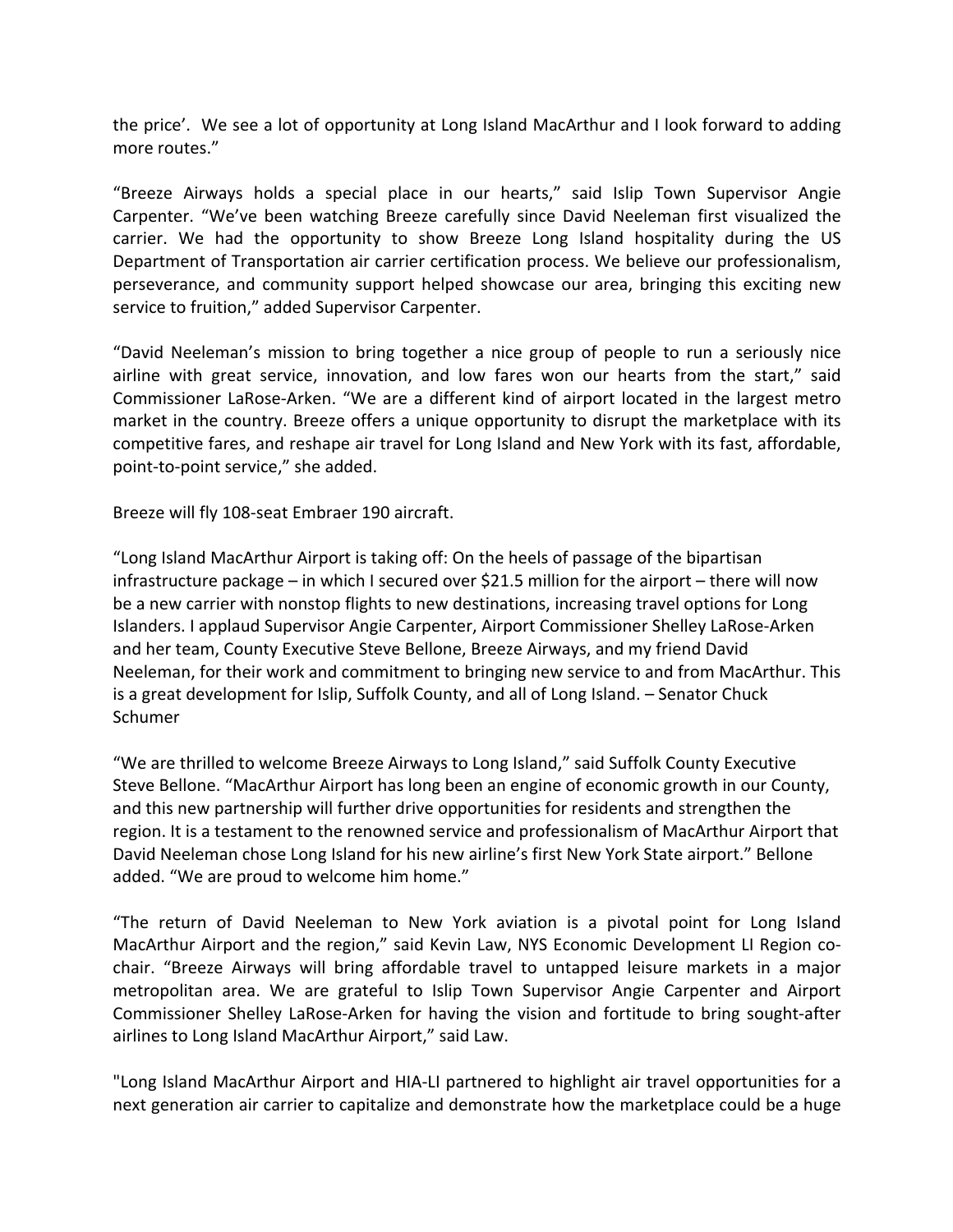success. Our recent Air Travel Survey validated that fact," said Joe Campolo, HIA-LI Past Board Chairperson and Managing Partner at Campolo, Middleton & McCormick, LLP. "We know that there is incredible opportunity for airlines to serve Long Island through convenient Long Island MacArthur Airport," he said.

Robert Schneider, Deputy Commissioner stated, "we got to know the Breeze team, and enjoyed working with a carrier that aims to be the 'World's Nicest Airline.' As wonderful as it was to see Breeze planes operating on the airfield during the certification process, we are elated they will be flying from MacArthur to Charleston, SC and Norfolk, VA - two new non-stop cities. We look forward to continuing to work with Breeze as their New York launch city, and to ensure their long-term success," Schneider said.

"MacArthur Airport produces thousands of skilled jobs for Long Island and is an economic engine for our region," said Supervisor Carpenter. "Breeze is a great win for our airport and our community. We are grateful for the arrival of this new airline, and for our existing carriers  $-$ Southwest, Frontier and American. We also expect additional air carriers will see the benefit and opportunity of serving 2.8 million potential customers close to their homes and businesses. MacArthur Airport is clean, comfortable and provides flights to great destinations, as well as a wonderful way to bring friends, family and colleagues to our region," Carpenter said.

### To download the Breeze Airways App:

For Apple users: https://apps.apple.com/us/app/id1511231995 For Android users: https://play.google.com/store/apps/details?id=com.flybreeze.booking

#### **ABOUT BREEZE AIRWAYS**

Breeze Airways, which commenced service between 16 cities across 13 states in May 2021, is the nation's best funded start up airline in history. Founded by aviation entrepreneur David Neeleman, the low fare carrier merges kindness and technology to deliver its signature "Seriously Nice"<sup>™</sup> nonstop service between secondary airports bypassing hubs and saving its Guests time and money. The airline recently announced an order of 80 A220-300 aircraft, the first of which will enter service in mid-2022.

**ABOUT LONG ISLAND MACARTHUR AIRPORT:** Long Island MacArthur Airport customers enjoy flights on four major US domestic air carriers: American Airlines, Breeze Airways, Frontier Airlines and Southwest Airlines. Together these carriers currently provide service to 13 cities nonstop, and connect to hundreds of destinations worldwide. The airport serves 1.6M passengers annually and employs 6000 people directly and indirectly, with a \$16M annual operating budget and an economic impact of \$600M to the region and local economy.